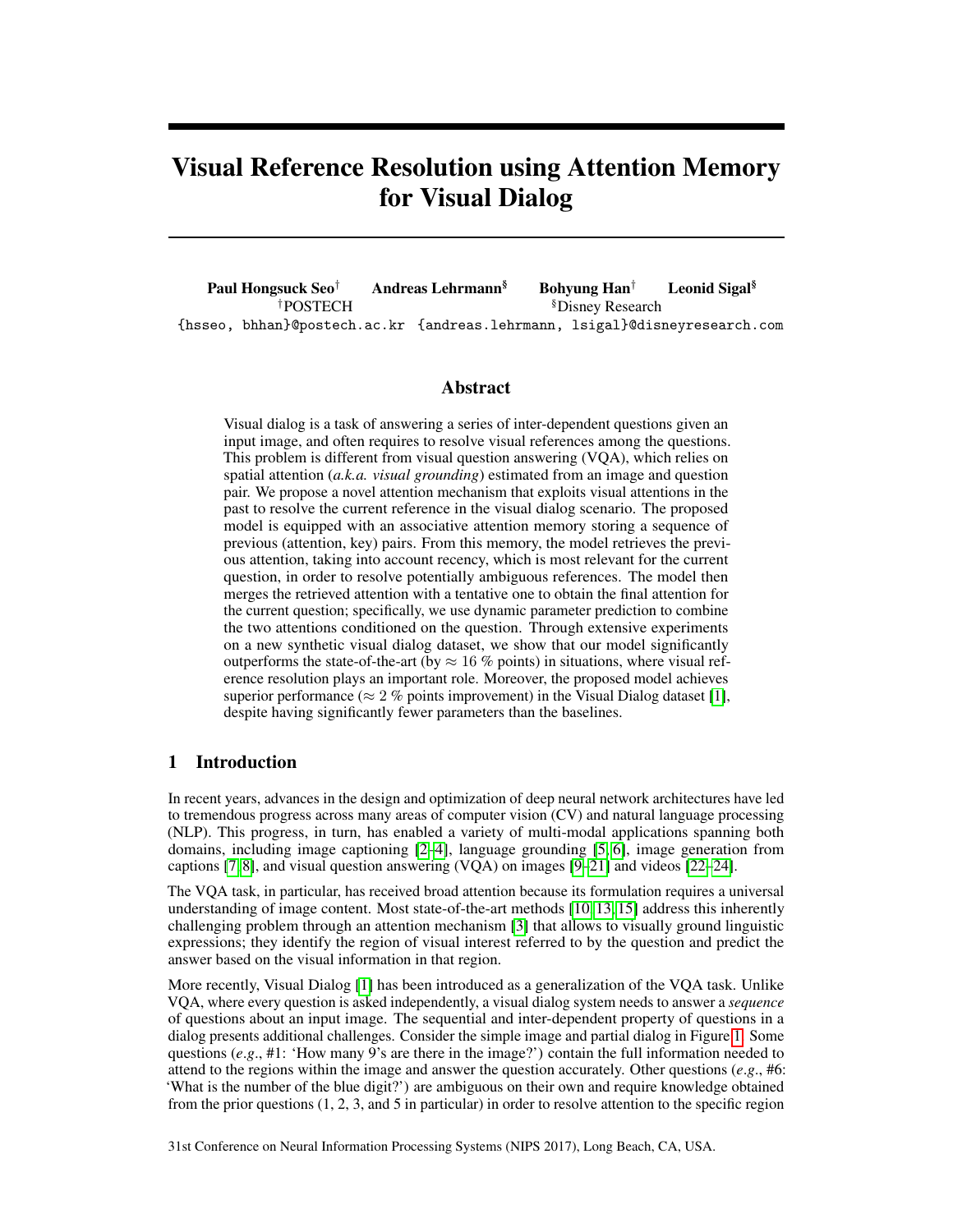|  |  |   | <b>Ouestion</b>                                              | Answer |
|--|--|---|--------------------------------------------------------------|--------|
|  |  |   | How many 9's are there in the image?                         | four   |
|  |  |   | How many brown digits are there among them?                  | one    |
|  |  |   | What is the background color of the digit at the left of it? | white  |
|  |  |   | What is the style of the digit?                              | flat   |
|  |  |   | What is the color of the digit at the left of it?            | blue   |
|  |  | 6 | What is the number of the blue digit?                        |        |
|  |  |   | Are there other blue digits?                                 | two    |

Figure 1: **Example from MNIST Dialog.** Each pair consists of an image (left) and a set of sequential questions with answers (right).

the expression ('the blue digit') is referring to. This process of *visual reference resolution*<sup>1</sup> is the key component required to localize attention accurately in the presence of ambiguous expressions and thus plays a crucial role in extending VQA approaches to the visual dialog task.

We perform visual reference resolution relying on a novel attention mechanism that employs an associative memory to obtain a visual reference for an ambiguous expression. The proposed model utilizes two types of intermediate attentions: tentative and retrieved ones. The *tentative attention* is calculated solely based on the current question (and, optionally, the dialog history), and is capable of focusing on an appropriate region when the question is unambiguous. The *retrieved attention*, used for visual reference resolution, is the most relevant previous attention available in the associative memory. The final attention for the current question is obtained by combining the two attention maps conditioned on the question; this is similar to neural module networks [12, 14], which dynamically combine discrete attention modules, based on a question, to produce the final attention. For this task, our model adopts a dynamic parameter layer [9] that allows us to work with continuous space of dynamic parametrizations, as opposed to the discrete set of parametrizations in [12, 14].

Contributions We make the following contributions. (1) We introduce a novel attention process that, in addition to direct attention, resolves visual references by modeling the sequential dependency of the current question on previous attentions through an associative attention memory; (2) We perform a comprehensive analysis of the capacity of our model for the visual reference resolution task using a synthetic visual dialog dataset (MNIST dialog) and obtain superior performance compared to all baseline models. (3) We test the proposed model in a visual dialog benchmark (VisDial [1]) and show state-of-the-art performance with significantly fewer parameters.

## 2 Related Work

**Visual Dialog** Visual dialogs were recently proposed in [1] and [25], focusing on different aspects of a dialog. While the conversations in the former contain free-form questions about arbitrary objects, the dialogs in the latter aim at object discovery through a series of yes/no questions. Reinforcement learning (RL) techniques were built upon those works in [26] and [27]. Das et al. [26] train two agents by playing image guessing games and show that they establish their own communication protocol and style of speech. In [27], RL is directly used to improve the performance of agents in terms of the task completion rate of goal-oriented dialogs. However, the importance of previous references has not yet been explored in the visual dialog task.

Attention for Visual Reference Resolution While visual dialog is a recent task, VQA has been studied extensively and attention models have been known to be beneficial for answering independent questions [10–16]. However, none of those methods incorporate visual reference resolution, which is neither necessary nor possible in VQA but essential in visual dialog. Beyond VQA, attention models are used to find visual groundings of linguistic expressions in a variety of other multi-modal tasks, such as image captioning [3, 4], VQA in videos [22], and visual attributes prediction [28]. Common to most of these works, an attention is obtained from a single embedding of all linguistic inputs. Instead, we propose a model that embeds each question in a dialog separately and calculates the current question's attention by resolving its sequential dependencies through an attention memory and a dynamic attention combination process. We calculate an attention through a dynamic composition

<sup>&</sup>lt;sup>1</sup>We coin this term by borrowing nomenclature, partially, from NLP, where coreference resolution attempts to solve the corresponding problem in language; the *visual* in *visual reference resolution* implies that we want to do both resolve and visually ground the reference used in the question.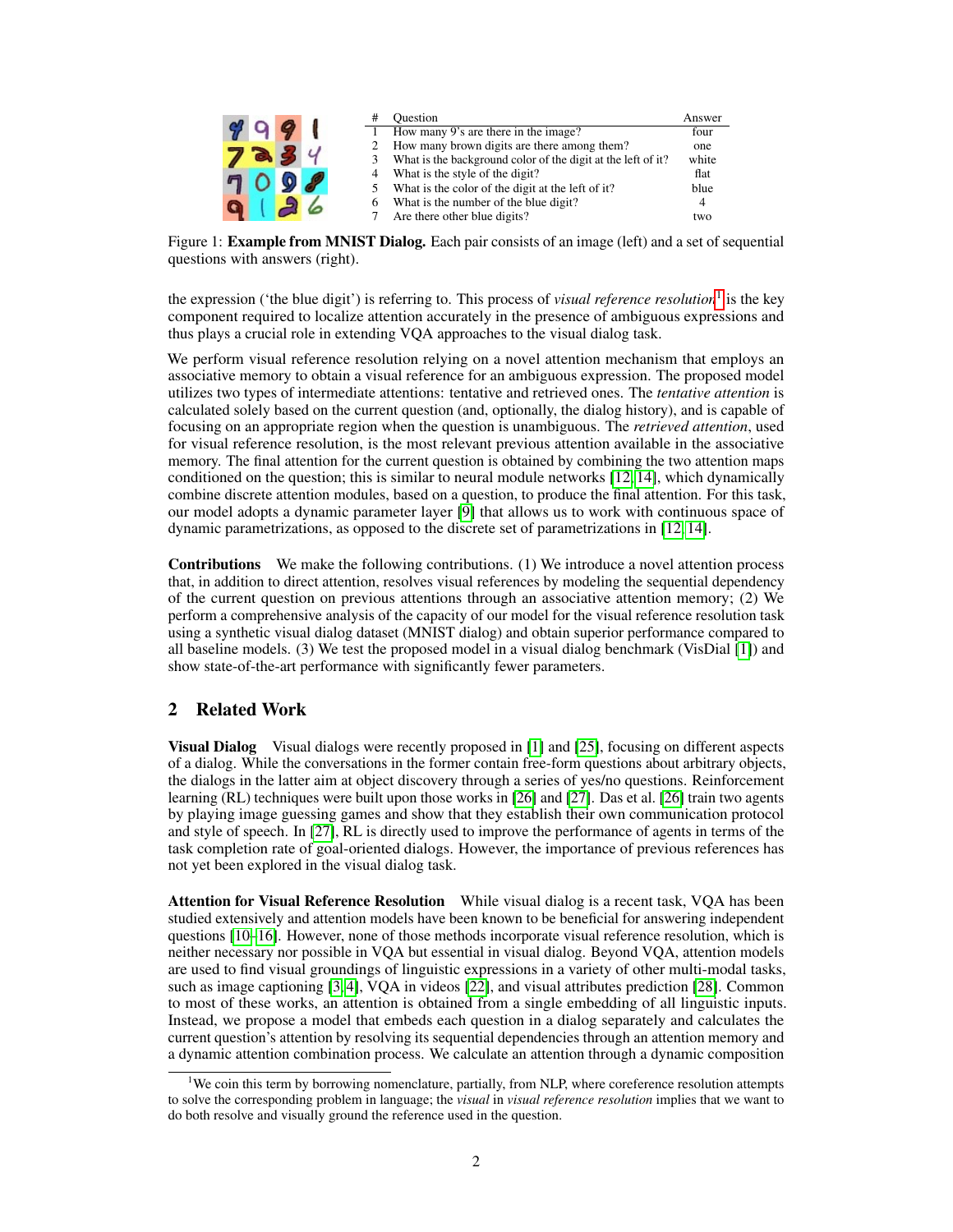

Figure 2: Architecture of the proposed network. The gray box represents the proposed attention process. Refer to Section 3 for the detailed description about individual modules (a)-(f).

process taking advantage of a question's semantic structure, which is similar to [12] and [14]. However, the proposed method still differs in that our attention process is designed to deal with ambiguous expressions in dialogs by dynamically analyzing the dependencies of questions at each time step. In contrast, [12] and [14] obtain the attention for a question based on its compositional semantics that is completely given at the time of the network structure prediction.

Memory for Question Answering Another line of closely related works is the use of a memory component to question answering models. Memory networks with end-to-end training are first introduced in [29], extending the original memory network [30]. The memories in these works are used to store some factoids in a given story and the supporting facts for answering questions are selectively retrieved through memory addressing. A memory network with an episodic memory was proposed in [31] and applied to VQA by storing the features at different locations of the memory [32]. While these memories use the contents themselves for addressing, [33] proposes associative memories that have a key-value pair at each entry and use the keys for addressing the value to be retrieved. Finally, the memory component is also utilized for visual dialog in [1] to actively select the previous question in the history. Memories in these previous memory networks store given factoids to retrieve a supporting fact. In contrast, our attention memory stores previous attentions, which represent grounded references for previous questions, to resolve the current reference based on the sequential dependency of the referring expressions. Moreover, we adopt an associative memory to use the semantics of QA pairs for addressing.

### 3 Visual Dialog Model with Attention Memory-based Reference Resolution

Visual dialog is the task of building an agent capable of answering a sequence of questions presented in the form of a dialog. Formally, we need to predict an answer  $y_t \in \mathcal{Y}$ , where  $\mathcal{Y}$  is a set of discrete answers or a set of natural language phrases/sentences, at time  $t$  given input image  $I$ , current question  $q_t$ , and dialog history  $H = \{\bar{h}_{\tau} | \bar{h}_{\tau} = (q_{\tau}, y_{\tau}), 0 \leq \tau < t\}.$ 

We utilize the encoder-decoder architecture recently introduced in [1], which is illustrated in Figure 2. Specifically, we represent a triplet  $(q, H, I)$  with  $e_t$  by applying three different encoders, based on recurrent (RNN with long-short term memory units), hierarchical recurrent (HRNN)<sup>2</sup> and convolutional (CNN) neural networks, followed by attention and fusion units (Figure 2 (a)-(f)). Our model then decodes the answer  $y_t$  from the encoded representation  $e_t$  (Figure 2 (g)). Note that, to obtain the encoded representation  $e_t$ , the CNN image feature map  $f$  computed from I undergoes a soft spatial attention process guided by the combination of  $q_t$  and  $H$  as follows:

$$
c_t = \texttt{fc}(\text{RNN}(q_t), \text{HRNN}(H))
$$
\n(1)

$$
\boldsymbol{f}_t^{\text{att}} = [\boldsymbol{\alpha}_t(\boldsymbol{c}_t)]^\top \cdot \boldsymbol{f} = \sum_{n=1}^N \alpha_{t,n}(\boldsymbol{c}_t) \cdot \boldsymbol{f}_n, \tag{2}
$$

where fc (Figure 2 (d)) denotes a fully connected layer,  $\alpha_n(c_t)$  is the attention map conditioned on a fused encoding of  $q_t$  and H, n is the location index in the feature map, and N is the size of the spatial grid of the feature map. This attention mechanism is the critical component that allows the decoder to focus on relevant regions of the input image; it is also the main focus of this paper.

 $2$ The questions and the answers of a history are independently embedded using LSTMs and then fused by a fc layer with concatenation to form QA encodings. The fused QA embedding at each time step is finally fed to another LSTM and the final output is used for the history encoding.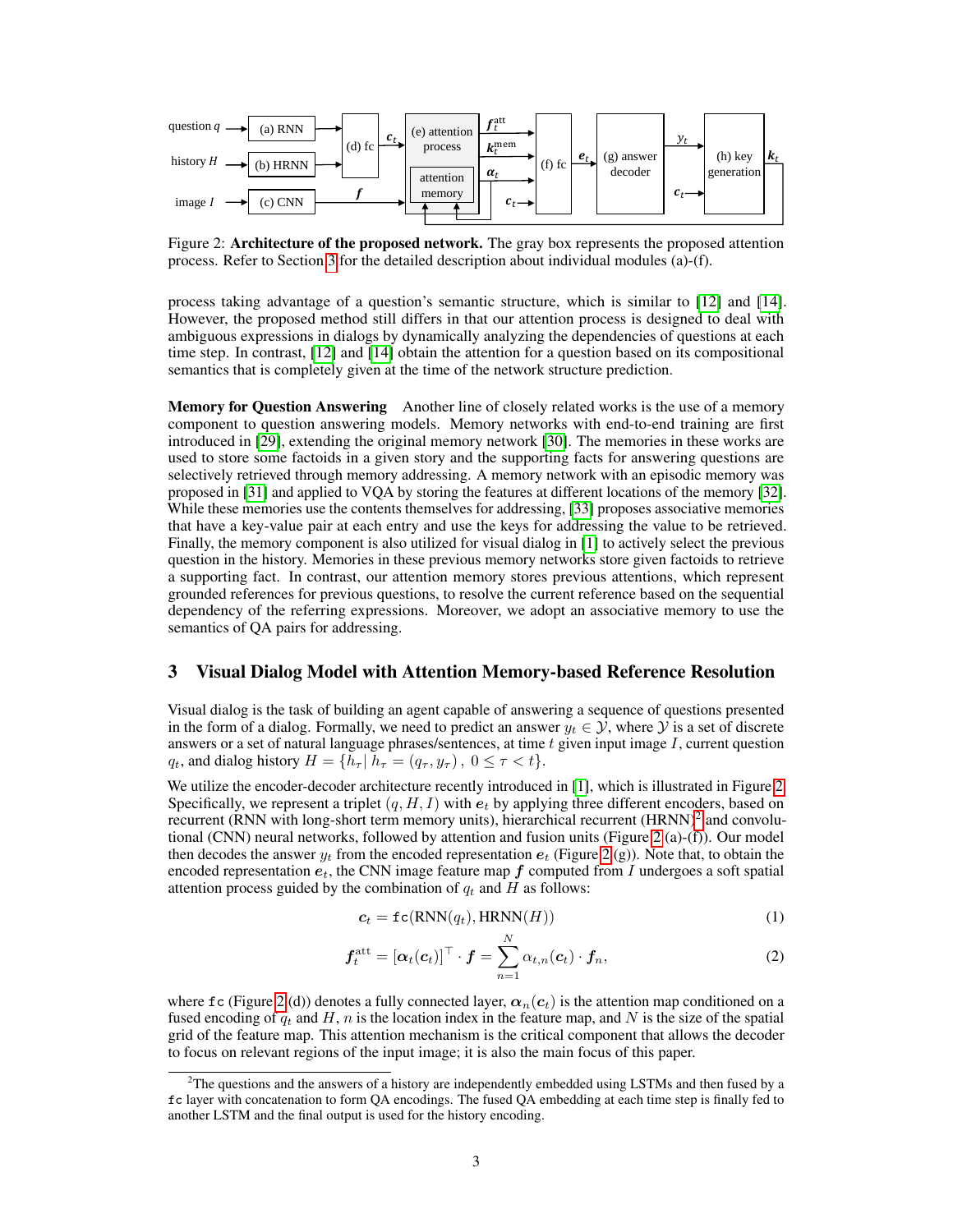

Figure 3: **Attention process for visual dialog task.** (a) The tentative and relevant attentions are first obtained independently and then dynamically combined depending on the question embedding. (b) Two boxes represent memory containing attentions and corresponding keys. Question embedding  $c_t$ is projected by  $W^{\text{mem}}$  and compared with keys using inner products, denoted by crossed circles, to generate address vector  $\beta_t$ . The address vector is then used as weights for computing a weighted average of all memory entries, denoted by  $\Sigma$  within circle, to retrieve memory entry  $(\alpha_t^{\text{mem}}, k_t^{\text{mem}})$ .

We make the observation that, for certain questions, attention can be resolved directly from  $c_t$ . This is called *tentative attention* and denoted by  $\alpha_t^{\text{tent}}$ . This works well for questions like #1 in Figure 1, which are free from dialog referencing. For other questions like #6, resolving reference linguistically would be difficult (*e*.*g*., linguistic resolution may look like: 'What number of the digit to the left to the left of the brown 9'). That said, #6 is straightforward to answer if the attention utilized to answer #5 is retrieved. This process of visual reference resolution gives rise to attention retrieval  $\alpha_t^{\text{mem}}$  from the memory. The final attention  $\alpha_t(c_t)$  is computed using dynamic parameter layer, where the parameters are conditioned on  $c_t$ . To summarize, an attention is composed of three steps in the proposed model: tentative attention, relevant attention retrieval, and dynamic attention fusion as illustrated in Figure 3a. We describe the details of each step below.

#### 3.1 Tentative Attention

We calculate the tentative attention by computing similarity, in the joint embedding space, of the encoding of the question and history,  $c_t$ , and each feature vector,  $f_n$ , in the image feature grid  $f$ :

$$
s_{t,n} = \left(\mathbf{W}_c^{\text{tent}} \mathbf{c}_t\right)^\top \left(\mathbf{W}_f^{\text{tent}} \mathbf{f}_n\right) \tag{3}
$$

$$
\alpha_t^{\text{tent}} = \text{softmax}\left(\{s_{t,n}, 1 < n < N\}\right),\tag{4}
$$

where  $\mathbf{W}_c^{\text{tent}}$  and  $\mathbf{W}_f^{\text{tent}}$  are projection matrices for the question and history encoding and the image feature vector, respectively, and  $s_{t,n}$  is an attention score for a feature at the spatial location n.

#### 3.2 Relevant Attention Retrieval from Attention Memory

As a reminder, in addition to the tentative attention, our model obtains the most relevant previous attention using an attention memory for visual reference resolution.

Associative Attention Memory The proposed model is equipped with an associative memory, called an attention memory, to store previous attentions. The attention memory  $M_t =$  $\{(\alpha_0, k_0),(\alpha_1, k_1),\ldots,(\alpha_{t-1}, k_{t-1})\}$  stores all the previous attention maps  $\alpha_{\tau}$  with their corresponding keys  $k_{\tau}$  for associative addressing. Note that  $\alpha_0$  is NULL attention and set to all zeros. The NULL attention can be used when no previous attention reference is required for the current reference resolution.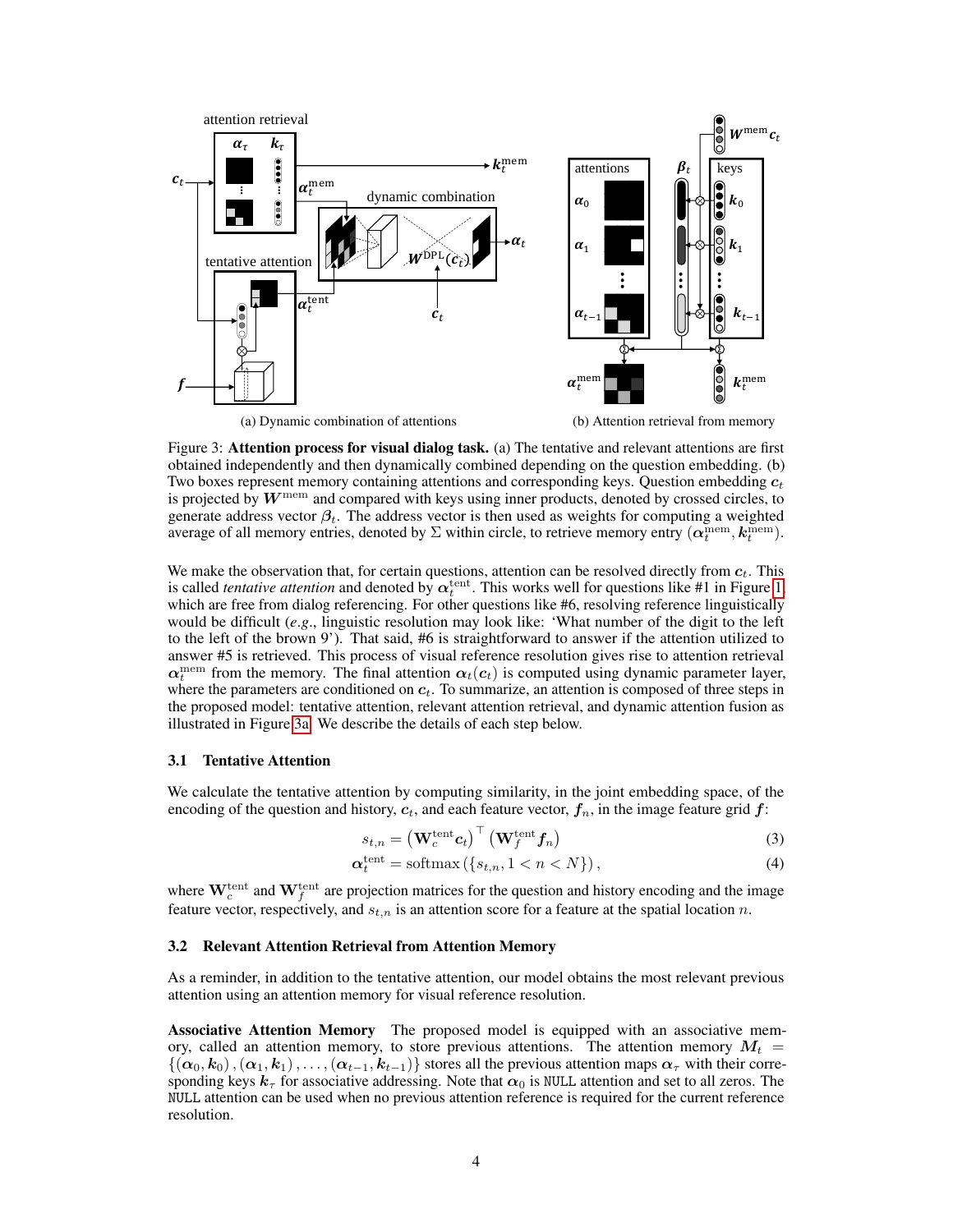The most relevant previous attention is retrieved based on the key comparison as illustrated in Figure 3b. Formally, the proposed model addresses the memory given the embedding of the current question and history  $c_t$  using

$$
m_{t,\tau} = \left(\mathbf{W}^{\text{mem}}\mathbf{c}_t\right)^{\top} \mathbf{k}_{\tau} \quad \text{and} \quad \boldsymbol{\beta}_t = \text{softmax}\left(\{m_{t,\tau}, 0 < \tau < t - 1\}\right),\tag{5}
$$

where  $W^{\text{mem}}$  projects the question and history encoding onto the semantic space of the memory keys. The relevant attention  $\alpha_t^{\text{mem}}$  and key  $k_t^{\text{mem}}$  are then retrieved from the attention memory using the computed addressing vector  $\beta_t$  by

$$
\alpha_t^{\text{mem}} = \sum_{\tau=0}^{t-1} \beta_{t,\tau} \alpha_{\tau} \quad \text{and} \quad k_t^{\text{mem}} = \sum_{\tau=0}^{t-1} \beta_{t,\tau} k_{\tau}.
$$
 (6)

This relevant attention retrieval allows the proposed model to resolve the visual reference by indirectly resolving coreferences [34–36] through the memory addressing process.

Incorporating Sequential Dialog Structure While the associative addressing is effective in retrieving the most relative attention based on the question semantics, we can improve the performance by incorporating sequential structure of the questions in a dialog. Considering that more recent attentions are more likely to be referred again, we add an extra term to Eq. (5) that allows preference for sequential addressing, *i.e.*,  $m'_{t,\tau} = (\boldsymbol{W}^{\text{mem}} \boldsymbol{c}_t)^\top \, \boldsymbol{k}_\tau + \theta \, (t-\tau)$  where  $\theta$  is a learnable parameter weighting the relative time distance  $(t - \tau)$  from the current time step.

#### 3.3 Dynamic Attention Combination

After obtaining both attentions, the proposed model combines them. The two attention maps  $\alpha_t^{\rm tent}$ and  $\alpha_t^{\text{mem}}$  are first stacked and fed to a convolution layer to locally combine the attentions. After generating the locally combined attention features, it is flattened and fed to a fully connected (fc) layer with softmax generating the final attention map. However, a fc layer with fixed weights would always result in the same type of combination although the merging process should, as we argued previously, depend on the question. Therefore, we adopt the dynamic parameter layer introduced in [9] to adapt the weights of the fc layer conditioned on the question at test time. Formally, the final attention map  $\alpha_t(c_t)$  for time t is obtained by

$$
\boldsymbol{\alpha}_{t}(\boldsymbol{c}_{t}) = \text{softmax}\left(\boldsymbol{W}^{\text{DPL}}\left(\boldsymbol{c}_{t}\right) \cdot \gamma(\boldsymbol{\alpha}_{t}^{\text{tent}}, \boldsymbol{\alpha}_{t}^{\text{mem}})\right),\tag{7}
$$

where  $W^{\text{DPL}}(c_t)$  are the dynamically determined weights and  $\gamma(\bm{\alpha}^{\text{tent}}_t,\bm{\alpha}^{\text{mem}}_t)$  is the flattened output of the convolution obtained from the stacked attention maps. As in [9], we use a hashing technique to predict the dynamic parameters without explosive increase of network size.

#### 3.4 Additional Components and Implementation

In addition to the attended image feature, we find other information useful for answering the question. Therefore, for the final encoding  $e_t$  at time step t, we fuse the attended image feature embedding  $f_t^{\text{att}}$ with the context embedding  $c_t$ , the attention map  $\alpha_t$  and the retrieved key  $k_t^{\text{mem}}$  from the memory, by a fc layer after concatenation (Figure 2f).

Finally, when we described the associative memory in Section 3, we did not specify the memory key generation procedure. In particular, after answering the current question, we append the computed attention map to the memory. When storing the current attention into memory, the proposed model generates a key  $k_t$  by fusing the context embedding  $c_t$  with the current answer embedding  $a_t$  through a fc layer (Figure 2h). Note that an answer embedding  $a_t$  is obtained using LSTM.

Learning Since all the modules of the proposed network are fully differentiable, the entire network can be trained end-to-end by standard gradient-based learning algorithms.

## 4 Experiments

We conduct two sets of experiments to verify the proposed model. To highlight the model's ability to resolve visual references, we first perform experiment with a synthetic dataset that is explicitly designed to contain ambiguous expressions and strong inter-dependency among questions in the visual dialog. We then show that the model also works well in the real VisDial [1] benchmark.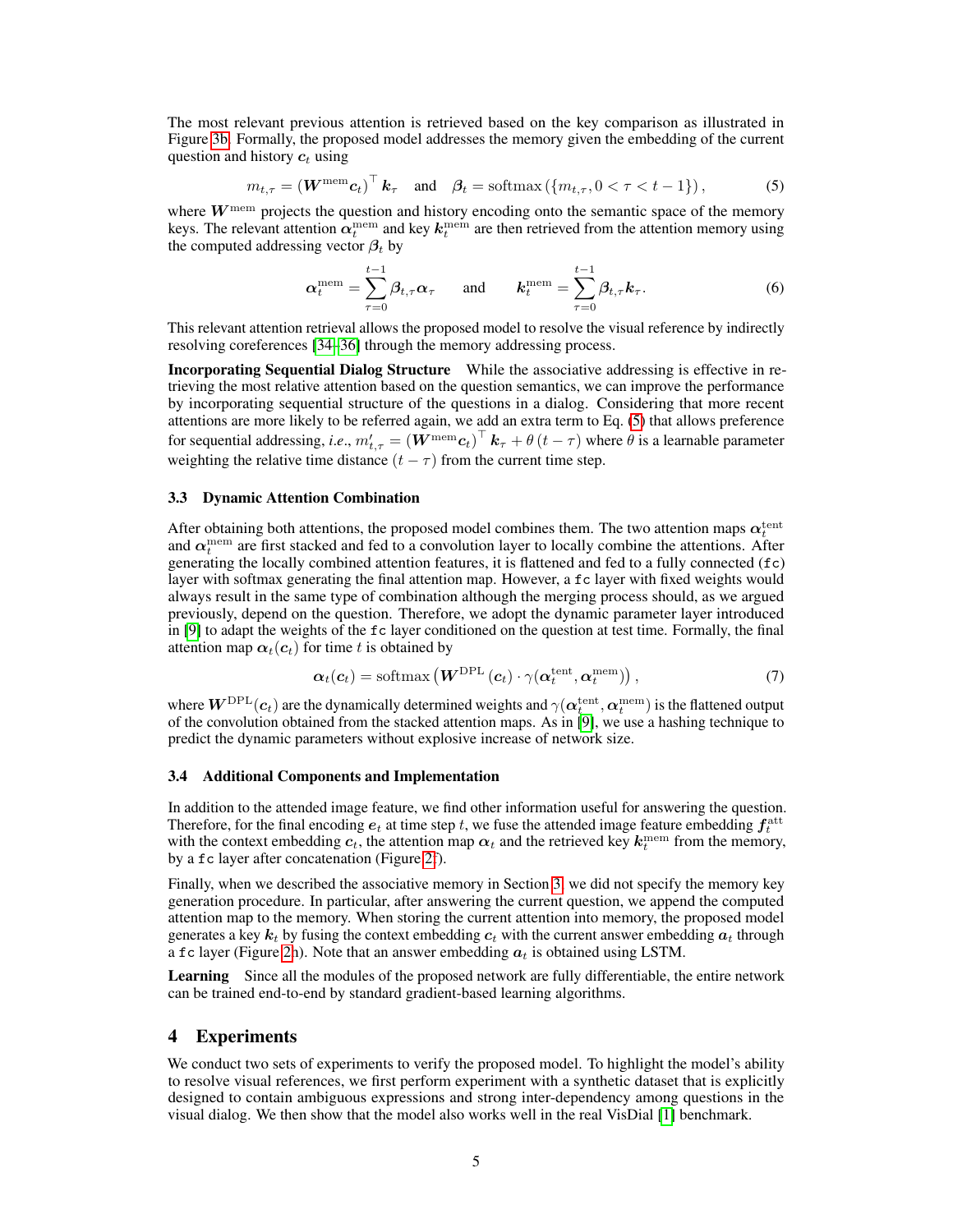

Figure 4: Results on MNIST Dialog. Answer prediction accuracy [%] of all models for all questions (left) and accuracy curves of four models at different dialog steps (right). +H and +SEQ represent the use of history embeddings in models and addressing with sequential preference, respectively.

#### 4.1 MNIST Dialog Dataset

**Experimental Setting** We create a synthetic dataset, called MNIST Dialog<sup>3</sup>, which is designed for the analysis of models in the task of visual reference resolution with ambiguous expressions. Each image in MNIST Dialog contains a  $4 \times 4$  grid of MNIST digits and each MNIST digit in the grid has four randomly sampled attributes, *i.e.*, color  $=$  {red, blue, green, purple, brown}, bgcolor  $=$ {cyan, yellow, white, silver, salmon}, number =  $\{x|0 \le x \le 9\}$  and style =  $\{\text{flat}, \text{stroke}\}\)$ , as illustrated in Figure 1. Given the generated image from MNIST Dialog, we automatically generate questions and answers about a subset of the digits in the grid that focus on visual reference resolution. There are two types of questions: (i) counting questions and (ii) attribute questions that refer to a single target digit. During question generation, the target digits for a question is selected based on a subset of the previous targets referred to by ambiguous expressions, as shown in Figure 1. For ease of evaluation, we generate a single word answer rather than a sentence for each question and there are a total of 38 possible answers ( $\frac{1}{38}$  chance performance). We generated 30K / 10K / 10K images for training / validation / testing, respectively, and three ten-question dialogs for each image.

The dimensionality of the word embedding and the hidden state in the LSTMs are set to 32 and 64, respectively. All LSTMs are single-layered. Since answers are single words, the answer embedding RNN is replaced with a word embedding layer in both the history embedding module and the memory key generation module. The image feature extraction module is formed by stacking four  $3 \times 3$ convolutional layers with a subsequent  $2 \times 2$  pooling layer. The first two convolutional layers have 32 channels, while there are 64 channels in the last two. Finally, we use 512 weight candidates to hash the dynamic parameters of the attention combination process. The entire network is trained end-to-end by minimizing the cross entropy of the predicted answer distribution at every step of the dialogs.

We compare our model (AMEM) with three different groups of baselines. The simple baselines show the results of using statistical priors, where answers are obtained using image (I) or question (Q) only. We also implement the late fusion model (LF), the hierarchical recurrent encoder with attention (HREA) and the memory network encoder (MN) introduced in [1]. Additionally, an attention-based model (ATT), which directly uses tentative attention, without memory access, is implemented as a strong baseline. For some models, two variants are implemented: one using history embeddings and the other one not. These variations give us insights on the effect of using history contexts and are distinguished by +H. Finally, another two versions of the proposed model, orthogonal to the previous ones, are implemented with and without the sequential preference in memory addressing (see above), which is denoted by +SEQ.

Results Figure 4 shows the results on MNIST Dialog. The answer prediction accuracy over all questions of dialogs is presented in the table on the left. It is noticeable that the models using attention mechanisms (AMEM and ATT) significantly outperform the previous baseline models (LF, HRE and MN) introduced in [1], while these baselines still perform better than the simple baseline models. This signifies the importance of attention in answering questions, consistent with previous works [10–14].

 $^3$ The dataset is available at  ${\tt http://cvlab.poster.ac.kr/research/attem}$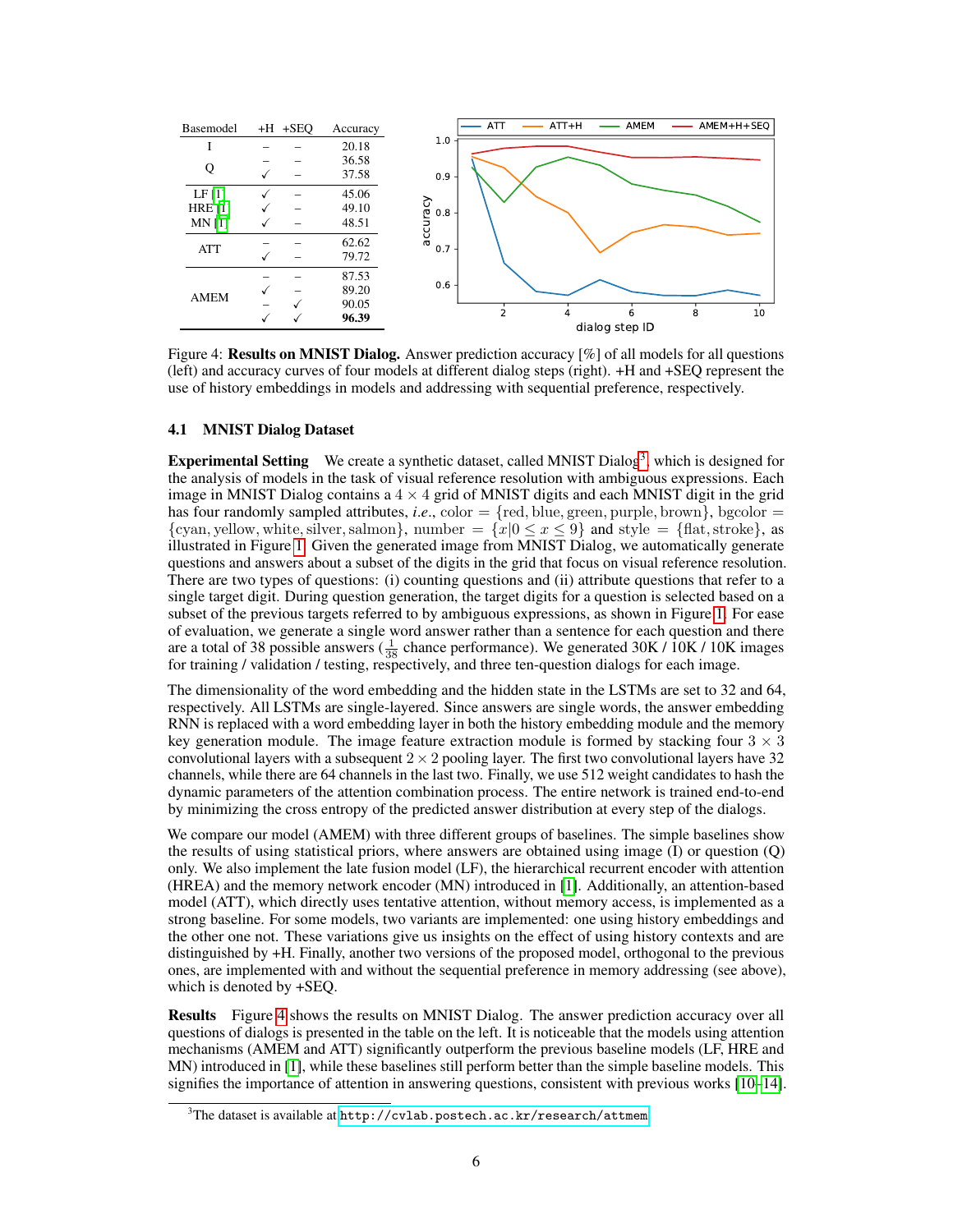

Figure 5: Memory addressing coefficients with and without sequential preference. Both models put large weights on recent elements (smaller relative time difference) to deal with the sequential structure of dialogs.



Figure 6: Characteristics of dynamically predicted weights for attention combination. Dynamic weights are computed from 1,500 random samples at dialog step 3 and plotted by t-SNE. Each figure presents clusters formed by different semantics of questions. (left) Clusters generated by different question types. (middle) Subclusters formed by types of spatial relationships in attribute questions. (right) Subclusters formed by ways of specifying targets in counting questions; cluster sub\_targets contains questions whose current target digits are included in the targets of the previous question.

Extending ATT to incorporate history embeddings during attention map estimation increases the accuracy by about 17%, resulting in a strong baseline model.

However, even the simplest version of the proposed model, which does not use history embeddings or addressing with sequential preference, already outperforms the strong baseline by a large margin. Note that this model still has indirect access to the history through the attention memory, although it does not have direct access to the encodings of past question/answer pairs when computing the attention. This signifies that the use of the attention memory is more helpful in resolving the current reference (and computing attention), compared to a method that uses more traditional tentative attention informed by the history encoding. Moreover, the proposed model with history embeddings further increases the accuracy by 1.7%. The proposed model reaches >96% accuracy when the sequential structure of dialogs is taken into account by the sequential preference in memory addressing.

We also present the accuracies of the answers at each dialog step for four models that use attentions in Figure 4 (right). Notably, the accuracy of ATT drops very fast as the dialog progresses and reference resolution is needed. Adding history embeddings to the tentative attention calculation somewhat reduces the degradation. The use of the attention memory gives a very significant improvement, particularly at later steps in the dialog when complex reference resolution is needed.

**Parameter Analysis** When we observed the learned parameter  $\theta$  for the sequential preference, it is consistently negative in all experiments; it means that all models prefer recent elements. A closer look at the addressing coefficients  $\beta_t$  with and without the sequential preference reveals that both variants have a clear preferences for recent elements, as depicted in Figure 5. It is interesting that the case without the bias term shows a stronger preference for recent information, but its final accuracy is lower than the version with the bias term. It seems that  $W^{\text{mem}}$  without bias puts too much weight on recent elements, resulting in worse performance. Based on this observation, we learn  $W^{\text{mem}}$  and  $\theta$ jointly to find better coefficients than  $W^{\text{mem}}$  alone.

The dynamically predicted weights form clusters with respect to the semantics of the input questions as illustrated in Figure 6, where 1,500 random samples at step 3 of dialogs are visualized using t-SNE. In Figure 6 (left), the two question types (attribute and counting) create distinct clusters. Each of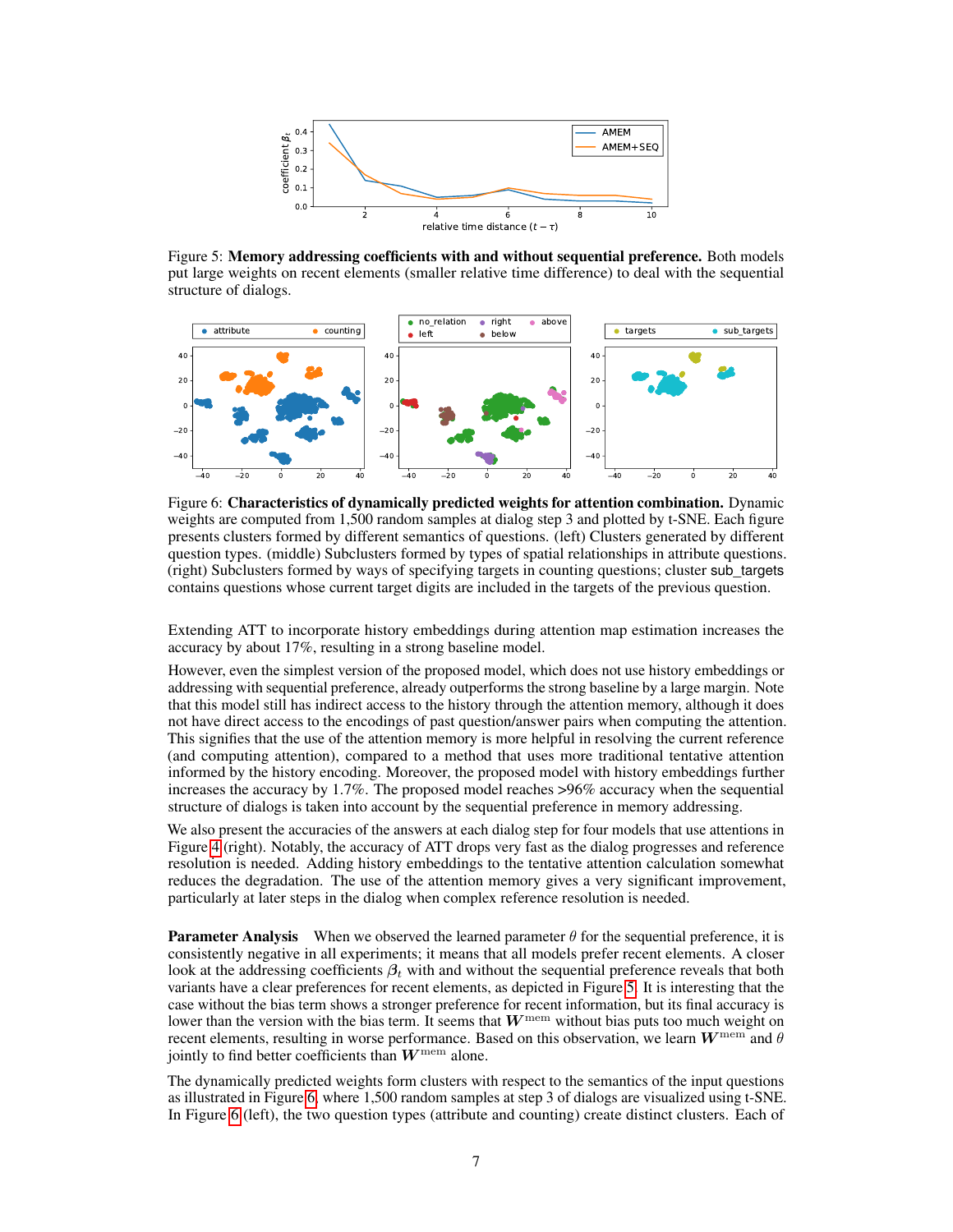![](_page_7_Figure_0.jpeg)

Figure 7: Qualitative analysis on MNIST Dialog. Given an input image and a series of questions with their visual grounding history, we present the memory retrieved and final attentions for the current question in the second and third columns, respectively. The proposed network correctly attends to target reference and predicts correct answer. The last two columns present the manually modified attention and the final attention obtained from the modified attention, respectively. Experiment shows consistency of transformation between attentions and semantic interpretability of our model.

these, in turn, contains multiple sub-clusters formed by other semantics, as presented in Figure 6 (middle) and (right). In the cluster of attribute questions, sub-clusters are mainly made by types of spatial relationship used to specify the target digit  $(e, g, #3)$  in Figure 1), whereas sub-clusters in counting questions are based on whether the target digits of the question are selected from the targets of the previous question or not (*e*.*g*., #1 vs. #2 in Figure 1).

Figure 7 illustrates qualitative results. Based on the history of attentions stored in the attention memory, the proposed model retrieves the previous reference as presented in the second column. The final attention for the current question is then calculated by manipulating the retrieved attention based on the current question. For example, the current question in Figure 7 refers to the right digit of the previous reference, and the model identifies the target reference successfully (column 3) as the previous reference (column 2) is given accurately by the retrieved attention. To investigate consistency with respect to attention manipulation, we move the region of the retrieved attention manually (column 4) and observe the final attention map calculated from the modified attention (column 5). It is clear that our reference resolution procedure works consistently even with the manipulated attention and responds to the question accordingly. This shows a level of semantic interpretability of our model. See more qualitative results in Section A of our supplementary material.

#### 4.2 Visual Dialog (VisDial) Dataset

**Experimental Setting** In the VisDial  $[1]$  dataset<sup>4</sup>, the dialogs are collected from MS-COCO  $[37]$ images and their captions. Each dialog is composed of an image, a caption, and a sequence of ten QA pairs. Unlike in MNIST Dialog, answers to questions in VisDial are in free form text. Since each dialog always starts with an initial caption annotated in MS-COCO, the initial history is always constructed using the caption. The dataset provides 100 answer candidates for each question and accuracy of a question is measured by the rank of the matching ground-truth answer. Note that this dataset is less focused on visual reference resolution and contains fewer ambiguous expressions compared to MNIST Dialog. We estimate the portion of questions containing ambiguous expressions to be 94% and 52% in MNIST Dial and VisDial, respectively<sup>5</sup>.

While we compare our model with various encoders introduced in [1], we fix the decoder to a discriminative decoder that directly ranks the answer candidates through their embeddings. Our baselines include three visual dialog models, *i*.*e*., late fusion model (LF), hierarchical recurrent encoder (HRE) and memory network encoder (MN), and two attention based VQA models (SAN and

<sup>&</sup>lt;sup>4</sup>We use recently released VisDial v0.9 with the benchmark splits [1].

<sup>5</sup>We consider pronouns and definite noun phrases as ambiguous expressions and count them using a POS tagger in NLTK (<http://www.nltk.org/>).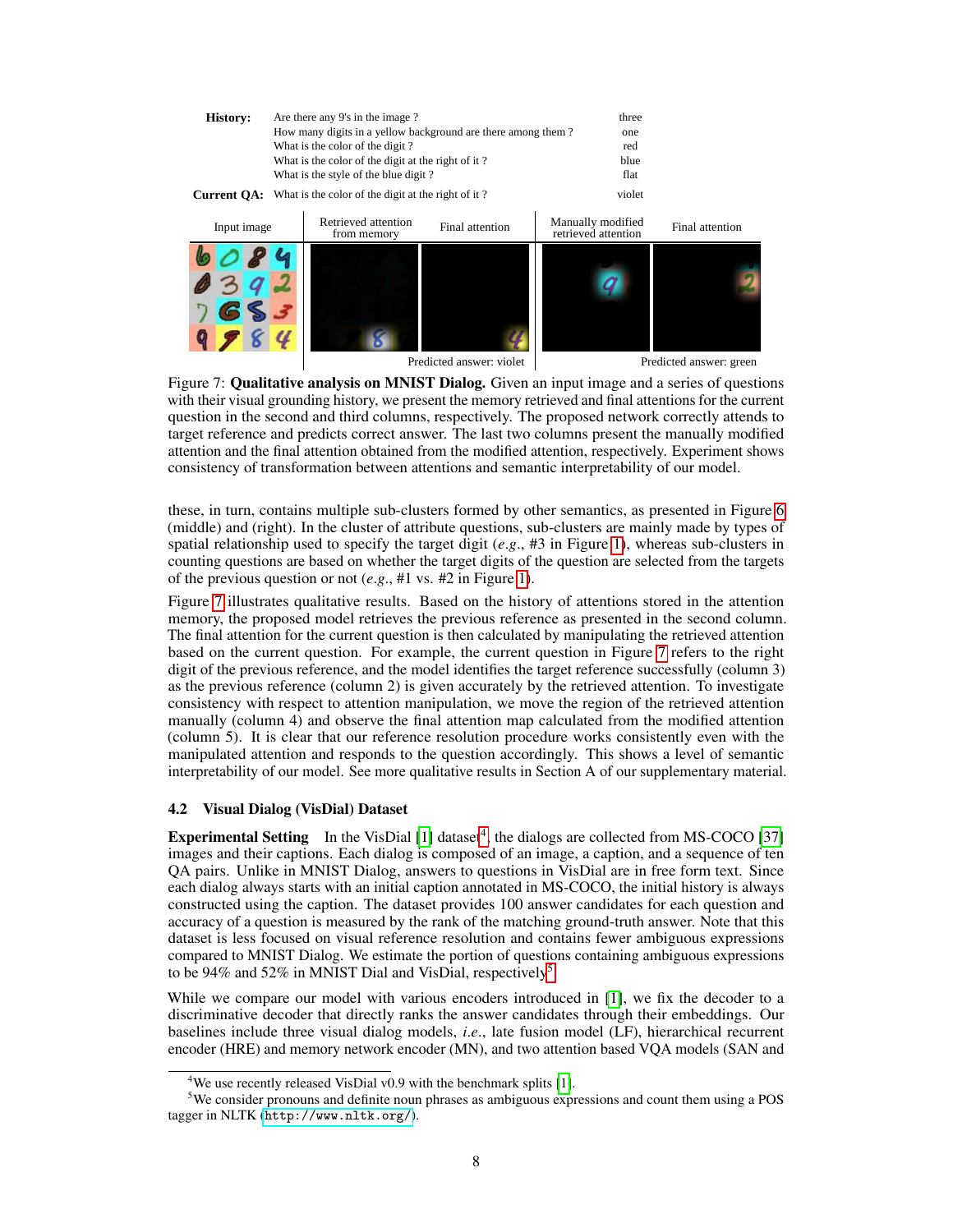| Model              | +H           | ATT | # of params   | MRR    | R@1   | R@5   | R@10  | MR    |
|--------------------|--------------|-----|---------------|--------|-------|-------|-------|-------|
| Answer prior [1]   |              |     | n/a           | 0.3735 | 23.55 | 48.52 | 53.23 | 26.50 |
| $LF-Q$ [1]         |              |     | 8.3 M (3.6x)  | 0.5508 | 41.24 | 70.45 | 79.83 | 7.08  |
| $LF-OH$ [1]        | ✓            |     | 12.4 M (5.4x) | 0.5578 | 41.75 | 71.45 | 80.94 | 6.74  |
| $LF-OI[1]$         |              |     | 10.4 M (4.6x) | 0.5759 | 43.33 | 74.27 | 83.68 | 5.87  |
| $LF-QIH$ [1]       | $\checkmark$ |     | 14.5 M (6.3x) | 0.5807 | 43.82 | 74.68 | 84.07 | 5.78  |
| <b>HRE-OH [1]</b>  |              |     | 15.0 M (6.5x) | 0.5695 | 42.70 | 73.25 | 82.97 | 6.11  |
| HRE-OIH [1]        |              | -   | 16.8 M (7.3x) | 0.5846 | 44.67 | 74.50 | 84.22 | 5.72  |
| HREA-QIH [1]       |              |     | 16.8 M (7.3x) | 0.5868 | 44.82 | 74.81 | 84.36 | 5.66  |
| <b>MN-OH [1]</b>   |              |     | 12.4 M (5.4x) | 0.5849 | 44.03 | 75.26 | 84.49 | 5.68  |
| $MN-QIH$ [1]       |              |     | 14.7 M (6.4x) | 0.5965 | 45.55 | 76.22 | 85.37 | 5.46  |
| <b>SAN-OI</b> [10] |              | √   | n/a           | 0.5764 | 43.44 | 74.26 | 83.72 | 5.88  |
| HieCoAtt-QI [15]   | -            | ✓   | n/a           | 0.5788 | 43.51 | 74.49 | 83.96 | 5.84  |
| <b>AMEM-OI</b>     |              | √   | 1.7 M (0.7x)  | 0.6196 | 48.24 | 78.33 | 87.11 | 4.92  |
| <b>AMEM-OIH</b>    | ✓            | ✓   | 2.3 M (1.0x)  | 0.6192 | 48.05 | 78.39 | 87.12 | 4.88  |
| AMEM+SEQ-QI        |              | ✓   | 1.7 M (0.7x)  | 0.6227 | 48.53 | 78.66 | 87.43 | 4.86  |
| AMEM+SEQ-QIH       | ✓            | ✓   | 2.3 M (1.0x)  | 0.6210 | 48.40 | 78.39 | 87.12 | 4.92  |

Table 1: Experimental results on VisDial. We show the number of parameters, mean reciprocal rank (MRR), recall@k and mean rank (MR).  $+H$  and ATT indicate use of history embeddings in prediction and attention mechanism, respectively.

HieCoAtt) with the same decoder. The three visual dialog baselines are trained with different valid combinations of inputs, which are denoted by Q, I and H in the model names.

We perform the same ablation study of our model with the one for MNIST Dialog dataset. The conv5 layer in VGG-16 [38] trained on ImageNet [39] is used to extract the image feature map. Similar to [1], all word embedding layers share their weights and an LSTM is used for embedding the current question. For the models with history embedding, we use additional LSTMs for the questions, the answers, and the captions in the history. Based on our empirical observation, we share the parameters of the question and caption LSTMs while having a separate set of weights for the answer LSTM. Every LSTM embedding sentences is two-layered, but the history LSTM of HRNN has a single layer. We employ 64 dimensional word embedding vectors and 128 dimensional hidden state for every LSTM. Note that the the dimensionality of our word embeddings and hidden state representations in LSTMs are significantly lower than the baselines (300 and 512 respectively). We train the network using Adam [40] with the initial learning rate of 0.001 and weight decaying factor 0.0001. Note that we do not update the feature extraction network based on VGG-16.

**Results** Table 1 presents mean reciprocal rank (MRR), mean rank (MR), and recall@k of the models. Note that lower is better for MRs but higher is better for all other evaluation metrics. All variants of the proposed model outperform the baselines in all metrics, achieving the state-of-theart performance. As observed in the experiments on MNIST Dialog, the models with sequential preference (+SEQ) show better performances compared to the ones without it. However, we do not see additional benefits from using a history embedding on VisDial, in contrast to MNIST Dialog. The proposed algorithm also has advantage over existing methods in terms of the number of parameters. Our full model only requires approximately 15% of parameters compared to the best baseline model without counting the parameters in the common feature extraction module based on VGG-16. In VisDial, the attention based VQA techniques with (near) state-of-the-art performances are not as good as the baseline models of [1] because they treat each question independently. The proposed model improves the performance on VisDial by facilitating the visual reference resolution process. Qualitative results for VisDial dataset are presented in Section B of the supplementary material.

## 5 Conclusion

We proposed a novel algorithm for answering questions in visual dialog. Our algorithm resolves visual references in dialog questions based on a new attention mechanism with an attention memory, where the model indirectly resolves coreferences of expressions through the attention retrieval process. We employ the dynamic parameter prediction technique to adaptively combine the tentative and retrieved attentions based on the question. We tested on both synthetic and real datasets and illustrated improvements.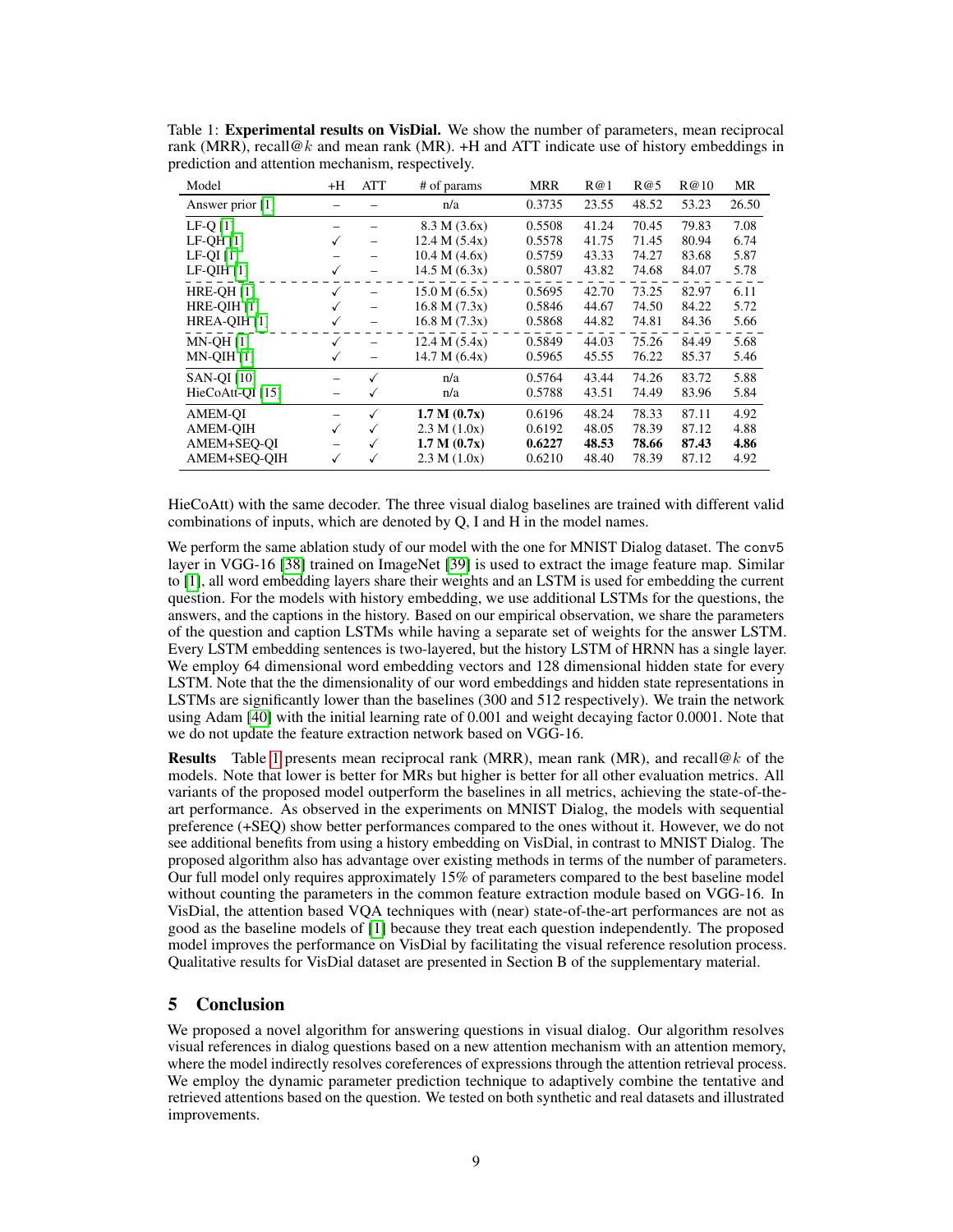#### Acknowledgments

This work was supported in part by the IITP grant funded by the Korea government (MSIT) [2017-0- 01778, Development of Explainable Human-level Deep Machine Learning Inference Framework; 2017-0-01780, The Technology Development for Event Recognition/Relational Reasoning and Learning Knowledge based System for Video Understanding; 2016-0-00563, Research on Adaptive Machine Learning Technology Development for Intelligent Autonomous Digital Companion].

#### References

- [1] Das, A., Kottur, S., Gupta, K., Singh, A., Yadav, D., Moura, J.M., Parikh, D., Batra, D.: Visual Dialog. In CVPR. (2017)
- [2] Vinyals, O., Toshev, A., Bengio, S., Erhan, D.: Show and tell: A neural image caption generator. In CVPR. (2015)
- [3] Xu, K., Ba, J., Kiros, R., Courville, A., Salakhutdinov, R., Zemel, R., Bengio, Y.: Show, attend and tell: Neural image caption generation with visual attention. In ICML. (2015)
- [4] Mun, J., Cho, M., Han, B.: Text-guided attention model for image captioning. AAAI (2016)
- [5] Huang, D.A., Lim, J.J., Fei-Fei, L., Niebles, J.C.: Unsupervised visual-linguistic reference resolution in instructional videos. In CVPR. (2017)
- [6] Rohrbach, A., Rohrbach, M., Hu, R., Darrell, T., Schiele, B.: Grounding of textual phrases in images by reconstruction. In ECCV. (2016)
- [7] Mansimov, E., Parisotto, E., Ba, J., Salakhutdinov, R.: Generating images from captions with attention. In ICLR. (2016)
- [8] Reed, S., Akata, Z., Yan, X., Logeswaran, L., Schiele, B., Lee, H.: Generative adversarial text to image synthesis. In ICML. (2016)
- [9] Noh, H., Seo, P.H., Han, B.: Image question answering using convolutional neural network with dynamic parameter prediction. In CVPR. (2016)
- [10] Yang, Z., He, X., Gao, J., Deng, L., Smola, A.: Stacked attention networks for image question answering. In CVPR. (2016)
- [11] Xu, H., Saenko, K.: Ask, attend and answer: Exploring question-guided spatial attention for visual question answering. In ECCV. (2016)
- [12] Andreas, J., Rohrbach, M., Darrell, T., Klein, D.: Deep compositional question answering with neural module networks. In CVPR. (2016)
- [13] Kim, J.H., On, K.W., Lim, W., Kim, J., Ha, J.W., Zhang, B.T.: Hadamard Product for Low-rank Bilinear Pooling. In ICLR. (2017)
- [14] Andreas, J., Rohrbach, M., Darrell, T., Klein, D.: Neural module networks. In CVPR. (2016)
- [15] Lu, J., Yang, J., Batra, D., Parikh, D.: Hierarchical question-image co-attention for visual question answering. In NIPS. (2016)
- [16] Fukui, A., Park, D.H., Yang, D., Rohrbach, A., Darrell, T., Rohrbach, M.: Multimodal compact bilinear pooling for visual question answering and visual grounding. In EMNLP. (2016)
- [17] Noh, H., Han, B.: Training recurrent answering units with joint loss minimization for vqa. arXiv preprint arXiv:1606.03647 (2016)
- [18] Antol, S., Agrawal, A., Lu, J., Mitchell, M., Batra, D., Zitnick, C.L., Parikh, D.: VQA: Visual Question Answering. In ICCV. (2015)
- [19] Goyal, Y., Khot, T., Summers-Stay, D., Batra, D., Parikh, D.: Making the V in VQA matter: Elevating the role of image understanding in Visual Question Answering. In CVPR. (2017)
- [20] Zhang, P., Goyal, Y., Summers-Stay, D., Batra, D., Parikh, D.: Yin and Yang: Balancing and answering binary visual questions. In CVPR. (2016)
- [21] Malinowski, M., Rohrbach, M., Fritz, M.: Ask your neurons: A neural-based approach to answering questions about images. In ICCV. (2015)
- [22] Mun, J., Seo, P.H., Jung, I., Han, B.: MarioQA: Answering questions by watching gameplay videos. arXiv preprint arXiv:1612.01669 (2016)